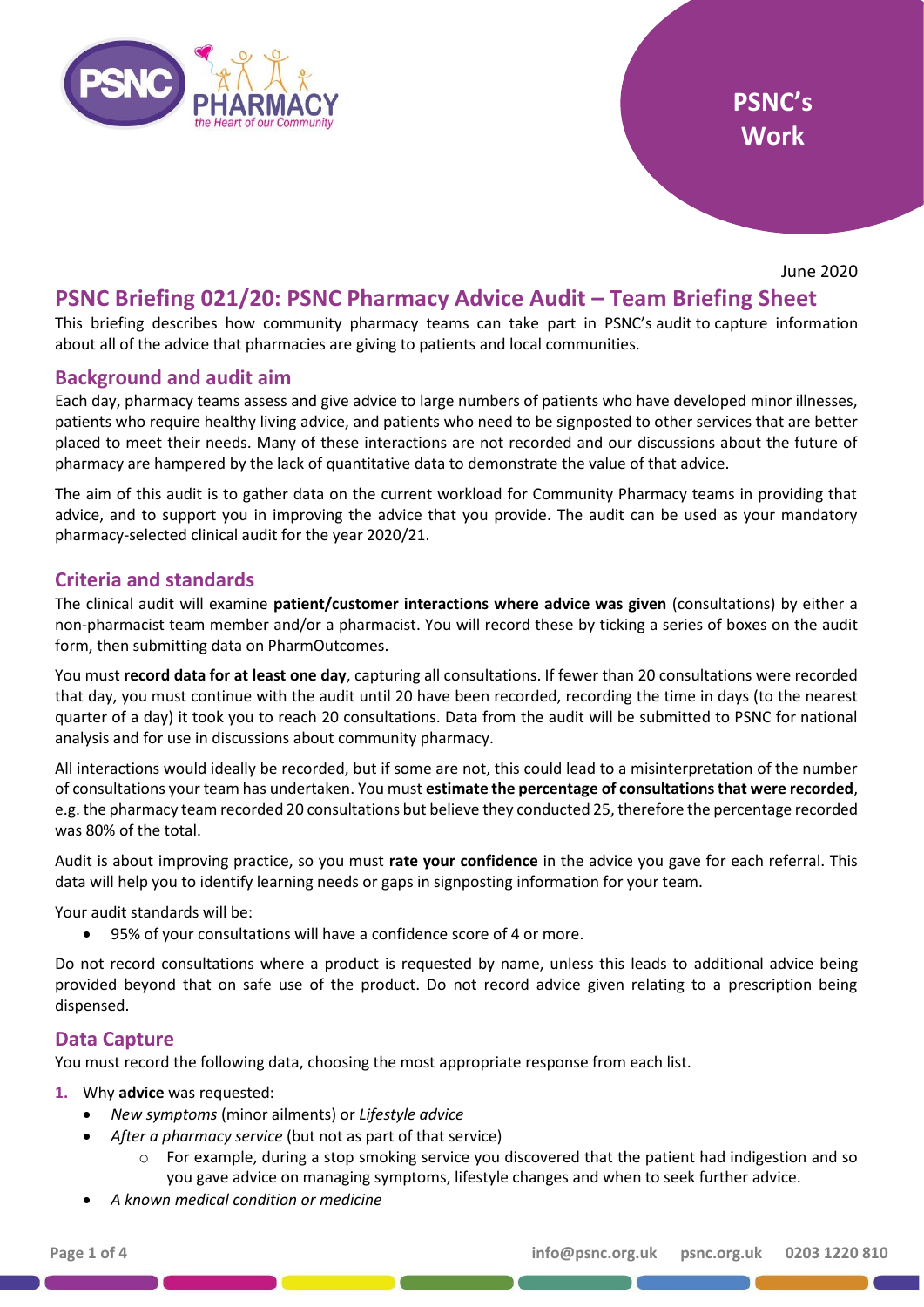

 $\circ$  This relates to queries outside of the normal dispensing process of a medication. For example, a patient with COPD had symptoms of a chest infection so you advised them to see their GP.

• *Other* consultations not listed above

## **This data will help us review the type of advice sought by patients.**

## **2. Outcomes**:

- Advice may be *Appropriate advice only* or *Appropriate advice and sale* of a medicine. If you advised a patient about a medicine that was not sold at that point, for example because the patient had a supply at home, then record as Advice only.
- Referral to either the *pharmacist* in the pharmacy, a pharmacy *commissioned service*, e.g. stop smoking service, their G.P. *surgery*, *Out of hours / Minor Injury / A&E* or other acute care centre, or *other* location.
- Signposting for either *health support,* for example a charity related to a health condition, or *social care* support, for example for a care needs assessment.

**This data will help us to see what type of advice that is given by pharmacy teams.**

## **3. Alternatives:**

Tell the patient that you are doing an audit and ask them what they would have done if they could not contact a pharmacy. Record their response.

**This data will help us to estimate savings made by the NHS.**

#### **4. Duration:**

Estimate how long you spent with the patient gathering information and giving advice. If the pharmacist and another team member both spent time with the patient, then you must record the duration for each. **This data will help us to estimate workload for pharmacy teams.**

#### **5. Confidence:**

Rate your confidence in the advice you gave from  $1 - 5$ .

**This data will help your team identify how you can develop and enable PSNC to understand where there is a national need for support.**

#### **The data capture form**

Each person who completes a consultation must also complete the data capture form. Each consultation is made on a different line.

If two team members consulted with a patient, they both must record the consultation on the same line. For example, if one team member started the consultation and referred to the pharmacist, the pharmacist would complete the remainder of the form capturing the outcome. Both team members would need to record their time spent with the patient.

There is an example of how to complete the data capture form in Appendix 1.

#### **Data entry**

When all consultations have been completed, you must complete **two PharmOutcomes modules** so that PSNC can act on your findings.

- **1.** Pharmacy Consultation Audit Overview
	- o One-time entry to give us context about your consultations.
- **2.** Pharmacy Consultation Audit Data Entry
	- $\circ$  Complete this form once for each consultation that was held. Each entry takes approximately 30 seconds.

## **Analysis and change**

Review the data you have recorded and discuss with your team. Consider if there are areas where improved signposting information or CPD might improve confidence ratings. Could your team be more proactive or offer advice to different patient groups?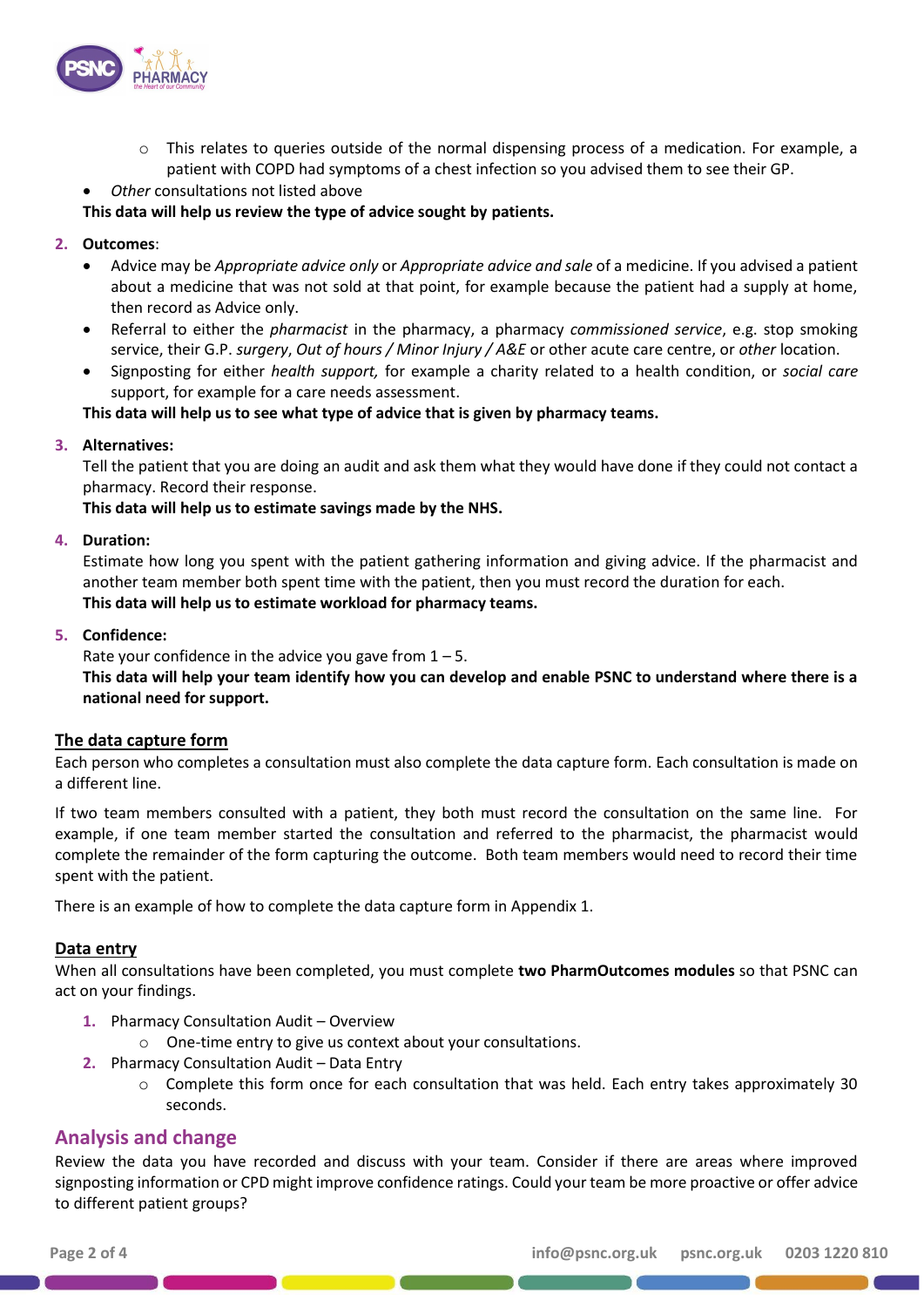

Complete the audit form below to record your audit analysis. Save this form with these instructions and the data capture form for two full NHS years (April to March). Your NHSE&I regional team may ask to see a copy as part of the Community Pharmacy Assurance Framework (CPAF).

| During what date(s) did you undertake the audit?                                                                                       |                                                                     | What percentage of consultations were recorded? |  |  |  |  |  |  |  |  |  |
|----------------------------------------------------------------------------------------------------------------------------------------|---------------------------------------------------------------------|-------------------------------------------------|--|--|--|--|--|--|--|--|--|
|                                                                                                                                        |                                                                     |                                                 |  |  |  |  |  |  |  |  |  |
| Did you meet the audit standard?                                                                                                       |                                                                     |                                                 |  |  |  |  |  |  |  |  |  |
|                                                                                                                                        | 95% of your consultations will have a confidence score of 4 or more |                                                 |  |  |  |  |  |  |  |  |  |
| What changes will you make?                                                                                                            |                                                                     |                                                 |  |  |  |  |  |  |  |  |  |
| <b>PSNC will:</b><br>Compile a national dataset<br>and use it in discussions<br>about community pharmacy<br>and future learning needs. | The pharmacy team will:                                             |                                                 |  |  |  |  |  |  |  |  |  |
| Date that you will repeat the audit to check if those changes were effective:                                                          |                                                                     |                                                 |  |  |  |  |  |  |  |  |  |
|                                                                                                                                        |                                                                     |                                                 |  |  |  |  |  |  |  |  |  |

## **Frequently asked questions**

## **Q. If a patient presents asking for a 'box of paracetamol', do I record the consultation?**

No. If the only outcome was the safe sale of the medication, then this is not covered by the audit.

#### **Q. If a patient presents asking for a product to help with a headache, do I record the consultation?**

Yes. This consultation will have allowed the pharmacy team to diagnose the patient and provide the right support, guidance, referral and product as required for the condition.

## **Q. The pharmacy conducts the audit over one day but forgets to record consultations for 3 out of the 10 hours the pharmacy is open. How do I record this?**

In the PharmOutcomes Overview form, enter that you captured 70% of the consultations.

#### **Q. I have carried out the audit for one day but have only captured 15 consultations. What do I do?**

You need to continue the audit on the following day to achieve at least 20 consultations. You then need to record the time spent conducting the audit.

# **Q. A customer asks about their existing condition whilst I am dispensing the medication for it. Can I include this?**

No. This advice is part of the dispensing service. If the patient contacts you at some other point, this can be included in the audit.

## **Q. I haven't got a PharmOutcomes account, how can I enter my data?**

The PharmOutcomes audit modules are being made available to all contractors free of charge under PSNC's licence. If you haven't used it before, please request log in details by sending a message to the **[PharmOutcomes](https://pharmoutcomes.org/pharmoutcomes/help/home#SendAMessage) helpdesk**.

# **Feedback from the pilot**

The audit was piloted in a small number of pharmacies in the South West and here is the feedback received:

*"Was easy and no problems - the guys* [team] *bought into it so wasn't a problem"*

*"It was pretty straight forward, just the normal conversations"*

*"Good to see quantitative results for how much time spent with patients helping them. Audit was easy and straight forward to complete"*

If you have queries on this PSNC Briefing or you require more information, contact [PSNC's Communications Team.](mailto:commsteam@psnc.org.uk)